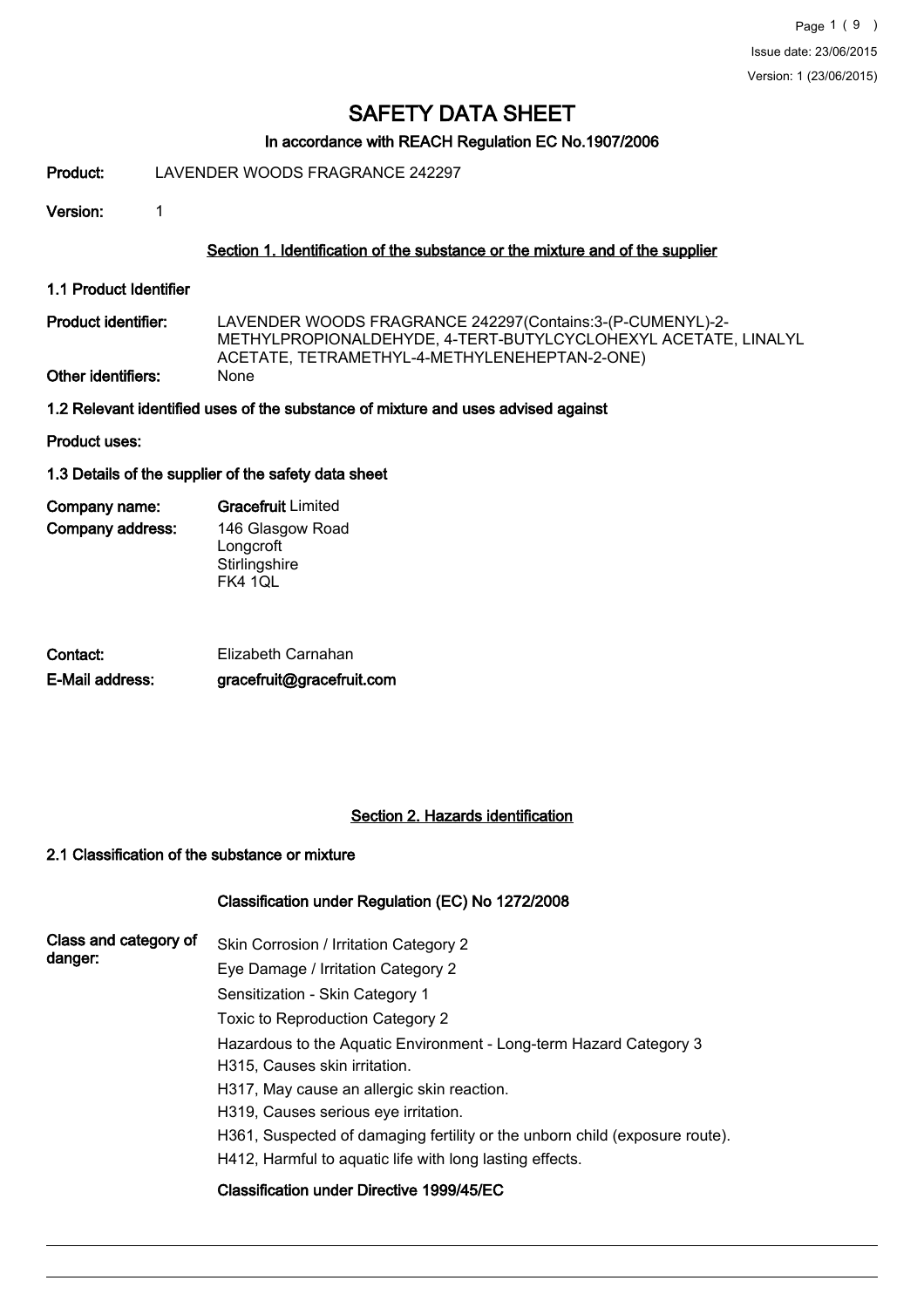# In accordance with REACH Regulation EC No.1907/2006

| Product:                     | LAVENDER WOODS FRAGRANCE 242297                                                                                                                                                                                                                                                                                                                                                                                                                                                                                                                                                                                                                                                                                                                                                                                                                                                                                                                                                                                                            |
|------------------------------|--------------------------------------------------------------------------------------------------------------------------------------------------------------------------------------------------------------------------------------------------------------------------------------------------------------------------------------------------------------------------------------------------------------------------------------------------------------------------------------------------------------------------------------------------------------------------------------------------------------------------------------------------------------------------------------------------------------------------------------------------------------------------------------------------------------------------------------------------------------------------------------------------------------------------------------------------------------------------------------------------------------------------------------------|
| Version:                     | 1                                                                                                                                                                                                                                                                                                                                                                                                                                                                                                                                                                                                                                                                                                                                                                                                                                                                                                                                                                                                                                          |
| Hazard symbols:              | Xi, Irritant.                                                                                                                                                                                                                                                                                                                                                                                                                                                                                                                                                                                                                                                                                                                                                                                                                                                                                                                                                                                                                              |
| <b>Risk phrases:</b>         | R38, Irritating to the skin.<br>R43, May cause sensitisation by skin contact.<br>R52/53, Harmful to aquatic organisms, may cause long-term adverse effects in the aquatic<br>environment.                                                                                                                                                                                                                                                                                                                                                                                                                                                                                                                                                                                                                                                                                                                                                                                                                                                  |
| 2.2 Label elements           |                                                                                                                                                                                                                                                                                                                                                                                                                                                                                                                                                                                                                                                                                                                                                                                                                                                                                                                                                                                                                                            |
| Signal word:                 | Warning                                                                                                                                                                                                                                                                                                                                                                                                                                                                                                                                                                                                                                                                                                                                                                                                                                                                                                                                                                                                                                    |
| <b>Hazard statements:</b>    | H315, Causes skin irritation.<br>H317, May cause an allergic skin reaction.<br>H319, Causes serious eye irritation.<br>H361, Suspected of damaging fertility or the unborn child (exposure route).<br>H412, Harmful to aquatic life with long lasting effects.                                                                                                                                                                                                                                                                                                                                                                                                                                                                                                                                                                                                                                                                                                                                                                             |
| Supplemental<br>Information: | EUH208, Contains CYCLAMEN ALDEHYDE, EUCALYPTOL, 4-TERT-<br>BUTYLDIHYDROCINNAMALDEHYDE, BETA-PINENES. May produce an allergic reaction.                                                                                                                                                                                                                                                                                                                                                                                                                                                                                                                                                                                                                                                                                                                                                                                                                                                                                                     |
| Precautionary<br>statements: | P202, Do not handle until all safety precautions have been read and understood.<br>P261, Avoid breathing vapour or dust.<br>P264, Wash hands and other contacted skin thoroughly after handling.<br>P272, Contaminated work clothing should not be allowed out of the workplace.<br>P273, Avoid release to the environment.<br>P280, Wear protective gloves/eye protection/face protection.<br>P302/352, IF ON SKIN: Wash with plenty of soap and water.<br>P305/351/338, IF IN EYES: Rinse cautiously with water for several minutes. Remove contact<br>lenses, if present and easy to do. Continue rinsing.<br>P308/313, IF exposed or concerned: Get medical advice/attention.<br>P333/313, If skin irritation or rash occurs: Get medical advice/attention.<br>P337/313, If eye irritation persists: Get medical advice/attention.<br>P362, Take off contaminated clothing and wash before reuse.<br>P405, Store locked up.<br>P501, Dispose of contents/container to approved disposal site, in accordance with local<br>regulations. |
| Pictograms:                  |                                                                                                                                                                                                                                                                                                                                                                                                                                                                                                                                                                                                                                                                                                                                                                                                                                                                                                                                                                                                                                            |
| Other hazards:               | None                                                                                                                                                                                                                                                                                                                                                                                                                                                                                                                                                                                                                                                                                                                                                                                                                                                                                                                                                                                                                                       |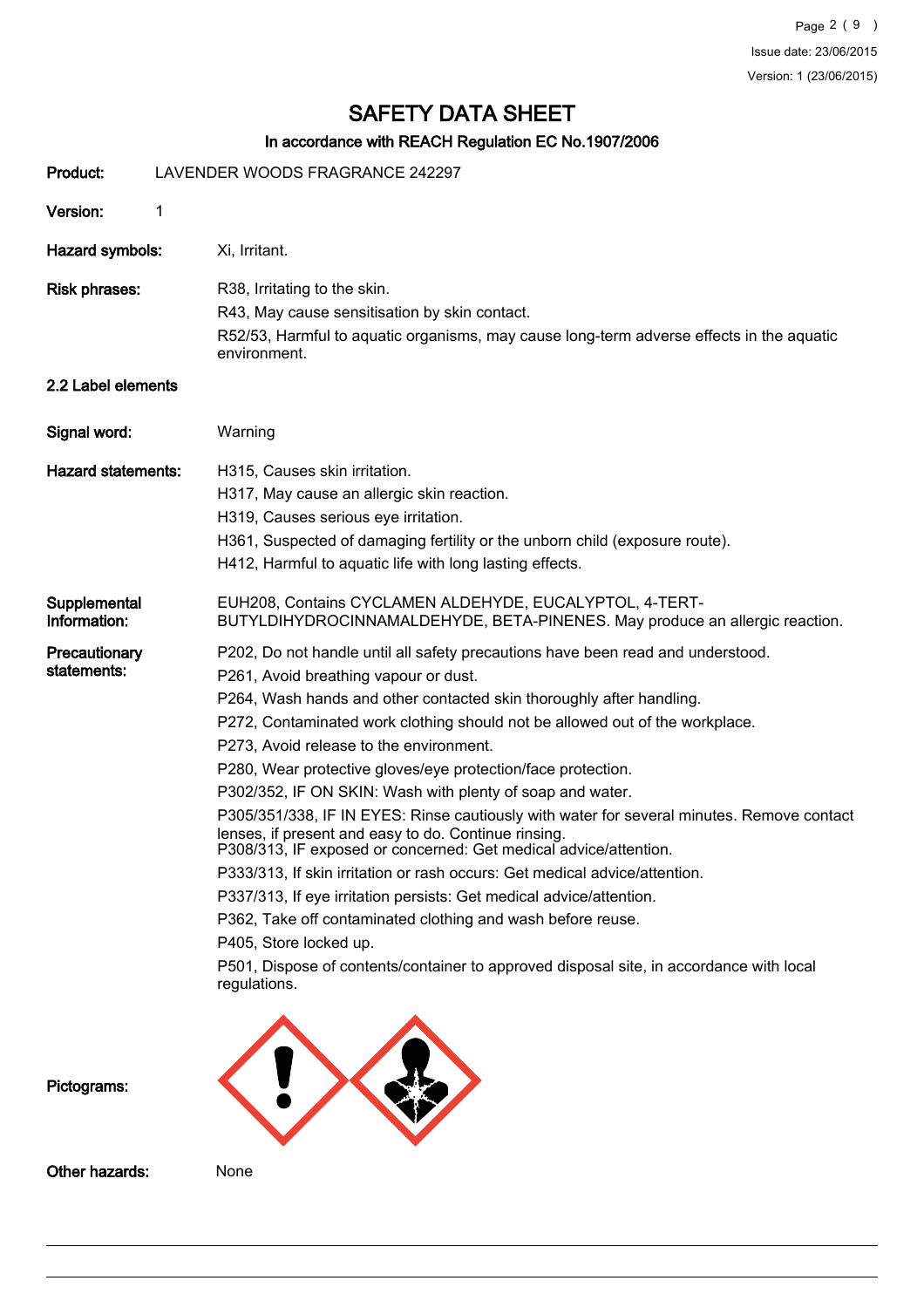### In accordance with REACH Regulation EC No.1907/2006

Product: LAVENDER WOODS FRAGRANCE 242297

#### Version: 1

# Section 3. Composition / information on ingredients

### 3.2 Mixtures

#### Contains:

| <b>Name</b>                                                     | <b>CAS</b>     | EC        | <b>REACH Registration</b><br>No. | %           | <b>Classification for (DSD)</b><br>67/548/EEC | <b>Classification for (CLP)</b><br>1272/2008               |
|-----------------------------------------------------------------|----------------|-----------|----------------------------------|-------------|-----------------------------------------------|------------------------------------------------------------|
| LINALYL ACETATE                                                 | 115-95-7       | 204-116-4 | 01-2119454789-19                 | $5 - 10%$   | Xi ; R38                                      | SCI 2-EDI 2;H315-H319,-                                    |
| <b>TETRAHYDROLINAL</b><br>OOL                                   | 78-69-3        | 201-133-9 |                                  | $5 - 10%$   | Xi-N ; R38-R51/53                             | SCI 2-EDI 2;H315-H319,-                                    |
| TETRAMETHYL-4-<br>METHYLENEHEPTAN<br>$-2$ -ONE                  | 81786-75-6     | 279-825-5 |                                  | $3 - 5%$    | Xi-N; R43-R51/53                              | SS 1B-EH C2; H317-H411,-                                   |
| 3-(P-CUMENYL)-2-<br>METHYLPROPIONAL<br><b>DEHYDE</b>            | 6658-48-6      | 229-695-0 |                                  | $3 - 5%$    | Xn : R43-R62                                  | SS 1B-REP 2;H317-H361,-                                    |
| <b>BENZYL ACETATE</b>                                           | $140 - 11 - 4$ | 205-399-7 |                                  | $3 - 5%$    | $-$ ; $-$                                     | EH C3;H412,-                                               |
| BETA-IONONE                                                     | 14901-07-6     | 238-969-9 |                                  | $3 - 5%$    | N: R51/53                                     | EH C2:H411,-                                               |
| ETHYL LINALOOL                                                  | 10339-55-6     | 233-732-6 | 01-2119969272-32                 | $1 - 3%$    | Xi ; R38                                      | SCI 2-EDI 2;H315-H319,-                                    |
| 4-TERT-<br>BUTYLCYCLOHEXYL<br><b>ACETATE</b>                    | 32210-23-4     | 250-954-9 |                                  | $1 - 3%$    | Xi-N : R43-R51/53                             | SS 1B:H317,-                                               |
| <b>DIHYDROCITRONELL</b><br>OL                                   | 106-21-8       | 203-374-5 |                                  | $1 - 3%$    | Xi-N ; R38-R51/53                             | SCI 2-EDI 2-EH C2;H315-<br>H319-H411,-                     |
| <b>PHENYLISOHEXANO</b>                                          | 55066-48-3     | 259-461-3 |                                  | $1 - 3%$    | Xn; R22-R48/22                                | ATO 4-STO-RE 2; H302-<br>$H373 -$                          |
| <b>CITRONELLYL</b><br><b>ACETATE</b>                            | 150-84-5       | 205-775-0 | 01-2119959860-27                 | $1 - 3%$    | Xi-N; R38-R51/53                              | SCI 2-EH C2:H315-H411.-                                    |
| <b>PHENETHYL</b><br><b>ALCOHOL</b>                              | $60 - 12 - 8$  | 200-456-2 |                                  | $1 - 3%$    | Xn : R22-R36                                  | ATO 4-EDI 2; H302-H319,-                                   |
| <b>TERPINEOL</b><br><b>ACETATE</b>                              | 8007-35-0      | 232-357-5 |                                  | $1 - 3%$    | Xi-N; R38-R51/53                              | $-1 - 1 - 1 = 0$                                           |
| <b>CYCLAMEN</b><br><b>ALDEHYDE</b>                              | 103-95-7       | 203-161-7 | 01-2119970582-32                 | $0.1 - 1\%$ | Xi-N : R38-R43-R51/53                         | SCI 2-SS 1B-EH C3;H315-<br>H317-H412.-                     |
| 4-TERT-<br><b>BUTYLDIHYDROCIN</b><br>NAMALDEHYDE                | 18127-01-0     | 242-016-2 | 01-2119983533-30                 | $0.1 - 1\%$ | Xn-N : R38-R43-R62-<br>R51/53                 | SCI 2-SS 1B-REP 2-STO-<br>RE 2;H315-H317-H361-<br>$H373 -$ |
| <b>EUCALYPTOL</b>                                               | 470-82-6       | 207-431-5 |                                  | $0.1 - 1\%$ | Xi; R10-R43                                   | FL 3-SS 1B;H226-H317,-                                     |
| 2.2.5-TRIMETHYL-5-<br>PENTYLCYCLOPENT<br>ANONE                  | 65443-14-3     | 265-779-3 |                                  | $0.1 - 1\%$ | N; R51/53                                     | EH C2;H411,-                                               |
| <b>BETA-PINENES</b>                                             | 127-91-3       | 204-872-5 |                                  | $0.1 - 1\%$ | Xn: R10-R38-R43-R65                           | FL 3-SCI 2-SS 1B-AH 1:<br>H226-H304-H315-H317,-            |
| <b>DECANAL</b>                                                  | 112-31-2       | 203-957-4 |                                  | $0.1 - 1\%$ | $N$ ; R51/53                                  | EDI 2-EH C3;H319-H412,-                                    |
| <b>ETHYL</b><br><b>TRIMETHYLCYCLOP</b><br><b>ENTENE BUTENOL</b> | 28219-61-6     | 248-908-8 |                                  | $0.1 - 1\%$ | Xi-N : R36/38-R50/53                          | EDI 2-EH A1-EH C1:H319-<br>H410,-                          |

Substances with Community workplace exposure limits, not listed above:

| <b>Name</b>                       | CAS      | EC        | %           |
|-----------------------------------|----------|-----------|-------------|
| BHT (BUTYLATED<br>HYDROXYTOLUENE) | 128-37-0 | 204-881-4 | $< 0.001\%$ |

Substances that are persistent, bioaccumulative and toxic or very persistent and very bioaccumulative, greater than 0.1%:

Not Applicable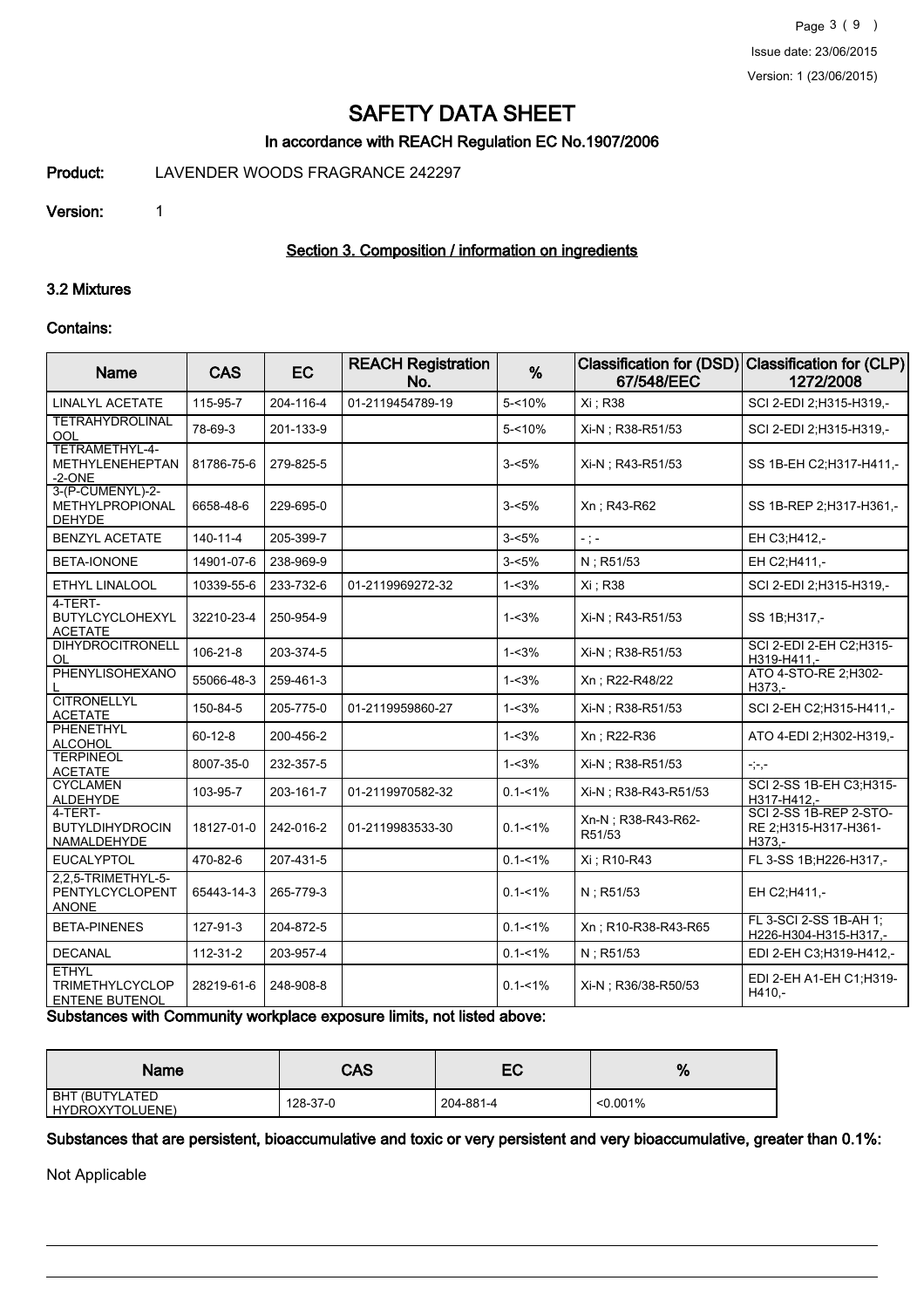# In accordance with REACH Regulation EC No.1907/2006

Product: LAVENDER WOODS FRAGRANCE 242297

Version: 1

# Section 4. First-aid measures

### 4.1 Description of first aid measures

IF ON SKIN: Wash with plenty of soap and water.

IF IN EYES: Rinse cautiously with water for several minutes. Remove contact lenses, if present and easy to do. Continue rinsing.

IF exposed or concerned: Get medical advice/attention.

# 4.2 Most important symptoms and effects, both acute and delayed

Causes skin irritation.

May cause an allergic skin reaction.

Causes serious eye irritation.

Suspected of damaging fertility or the unborn child (exposure route).

# 4.3 Indication of any immediate medical attention and special treatment needed

None expected, see Section 4.1 for further information.

# SECTION 5: Firefighting measures

# 5.1 Extinguishing media

Suitable media: Carbon dioxide, Dry chemical, Foam.

# 5.2 Special hazards arising from the substance or mixture

In case of fire, may be liberated: Carbon monoxide, Unidentified organic compounds.

# 5.3 Advice for fire fighters:

In case of insufficient ventilation, wear suitable respiratory equipment.

# Section 6. Accidental release measures

# 6.1 Personal precautions, protective equipment and emergency procedures:

Avoid inhalation. Avoid contact with skin and eyes. See protective measures under Section 7 and 8.

# 6.2 Environmental precautions:

Keep away from drains, surface and ground water, and soil.

# 6.3 Methods and material for containment and cleaning up:

Remove ignition sources. Provide adequate ventilation. Avoid excessive inhalation of vapours. Contain spillage immediately by use of sand or inert powder. Dispose of according to local regulations.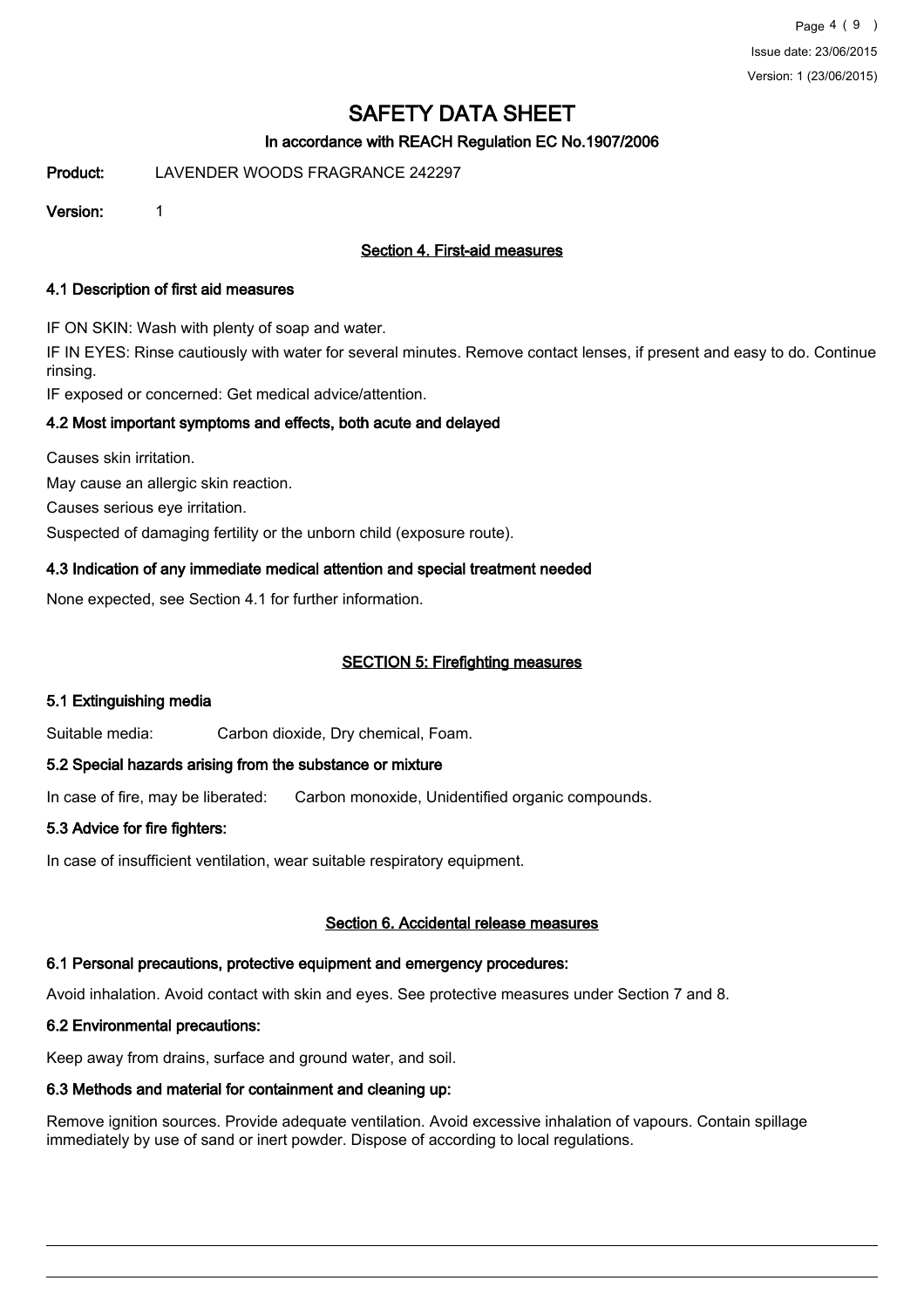Page 5 ( 9 ) Issue date: 23/06/2015 Version: 1 (23/06/2015)

# SAFETY DATA SHEET

# In accordance with REACH Regulation EC No.1907/2006

Product: LAVENDER WOODS FRAGRANCE 242297

Version: 1

6.4 Reference to other sections:

Also refer to sections 8 and 13.

### Section 7. Handling and storage

### 7.1 Precautions for safe handling:

Keep away from heat, sparks, open flames and hot surfaces. - No smoking. Use personal protective equipment as required. Use in accordance with good manufacturing and industrial hygiene practices. Use in areas with adequate ventilation Do not eat, drink or smoke when using this product.

### 7.2 Conditions for safe storage, including any incompatibilities:

Store in a well-ventilated place. Keep container tightly closed. Keep cool. Ground/bond container and receiving equipment. Use explosion-proof electrical, ventilating and lighting equipment. Use only non-sparking tools. Take precautionary measures against static discharge.

### 7.3 Specific end use(s):

Use in accordance with good manufacturing and industrial hygiene practices.

# Section 8. Exposure controls/personal protection

### 8.1 Control parameters

### Workplace exposure limits:

| Ingredient                                                        | <b>CAS</b>                                                | EC                                                         | <b>Description</b> | ppm                 | mg/m <sup>3</sup>   | Reference |
|-------------------------------------------------------------------|-----------------------------------------------------------|------------------------------------------------------------|--------------------|---------------------|---------------------|-----------|
| 204-881-<br><b>BHT (BUTYLATED)</b><br>128-37-0<br>HYDROXYTOLUENE) | Long-term exposure limit (8-hour<br>TWA reference period) |                                                            | 10                 | UK EH40 Oct<br>2007 |                     |           |
|                                                                   |                                                           | Short-term exposure limit (15-<br>minute reference period) |                    | -                   | UK EH40 Oct<br>2007 |           |

### 8.2 Exposure Controls

### Eye / Skin Protection

Wear protective gloves/eye protection/face protection

# Respiratory Protection

Ensure adequate and ongoing ventilation is maintained in order to prevent build up of excessive vapour and to ensure occupational exposure limits are adhered to. If appropriate, and depending on your patterns and volumes of use, the following engineering controls may be required as additional protective measures: a) Isolate mixing rooms and other areas where this material is used or openly handled. Maintain these areas under negative air pressure relative to the rest of the plant. b) Employ the use of Personal protective equipment - an approved, properly fitted respirator with organic vapour cartridges or canisters and particulate filters. c) Use local exhaust ventilation around open tanks and other open sources of potential exposures in order to avoid excessive inhalation, including places where this material is openly weighed or measured. In addition, use general dilution ventilation of the work area to eliminate or reduce possible worker exposures. d) Use closed systems for transferring and processing this material.

Also refer to Sections 2 and 7.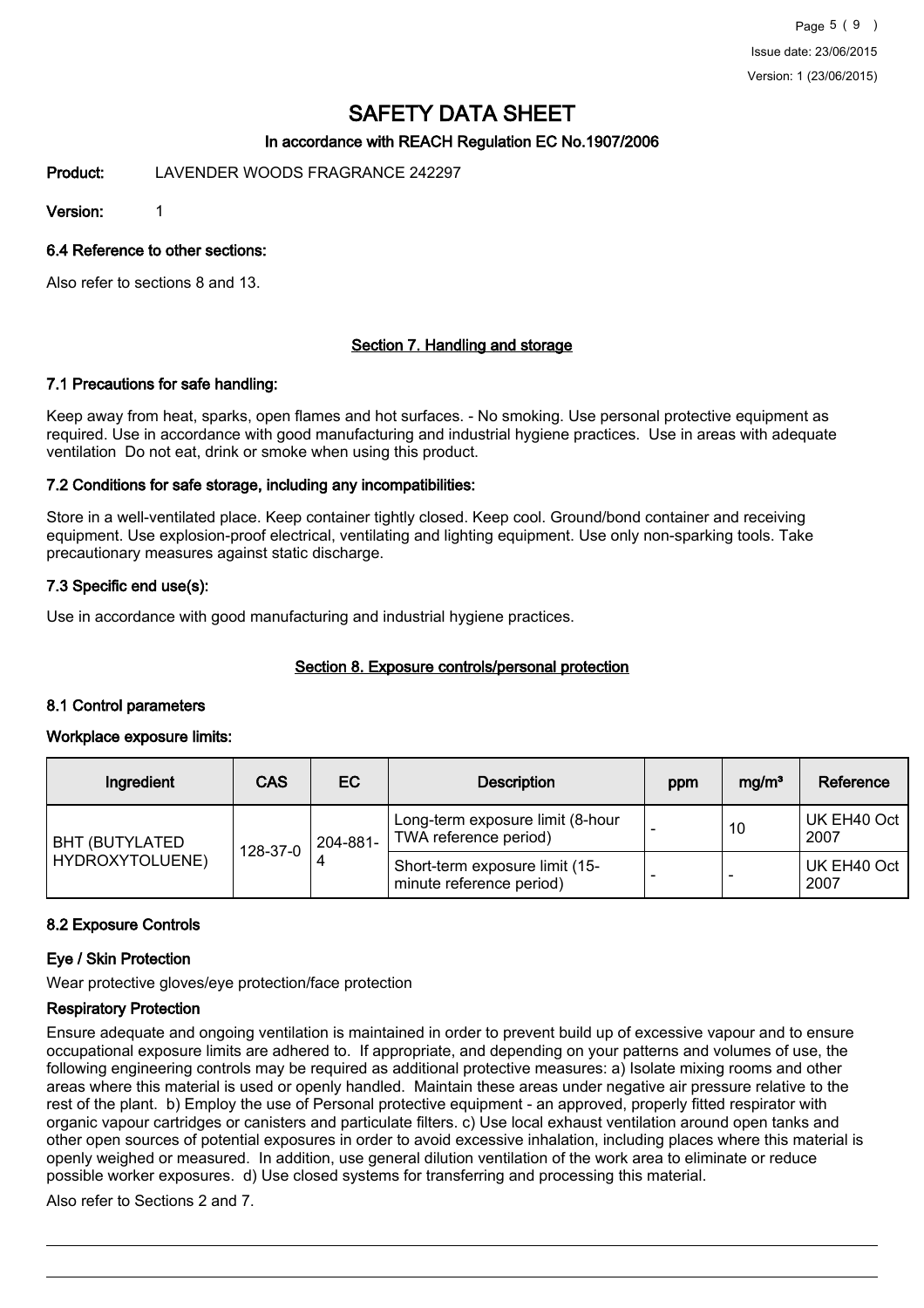# In accordance with REACH Regulation EC No.1907/2006

Product: LAVENDER WOODS FRAGRANCE 242297

### Version: 1

# Section 9. Physical and chemical properties

### 9.1 Information on basic physical and chemical properties

| Appearance:                    | Clear colourless to pale yellow liquid |
|--------------------------------|----------------------------------------|
| Odour:                         | Not determined                         |
| pH:                            | Not determined                         |
| Initial boiling point / range: | Not determined                         |
| Flash point:                   | 86 °C                                  |
| Vapour pressure:               | Not determined                         |
| <b>Relative density:</b>       | $0.9570 - 0.9610$                      |
| Solubility(ies):               | Not determined                         |
| 9.2 Other information:         | None available                         |

### Section 10. Stability and reactivity

### 10.1 Reactivity:

Presents no significant reactivity hazard, by itself or in contact with water.

### 10.2 Chemical stability:

Good stability under normal storage conditions.

### 10.3 Possibility of hazardous reactions:

Not expected under normal conditions of use.

### 10.4 Conditions to avoid:

Avoid extreme heat.

### 10.5 Incompatible materials:

Avoid contact with strong acids, alkalis or oxidising agents.

### 10.6 Hazardous decomposition products:

Not expected.

### Section 11. Toxicological information

### 11.1 Information on toxicological effects

This mixture has not been tested as a whole for health effects. The health effects have been calculated using the methods outlined in Regulation (EC) No 1272/2008 (CLP).

Causes skin irritation.

May cause an allergic skin reaction.

Causes serious eye irritation.

Suspected of damaging fertility or the unborn child (exposure route).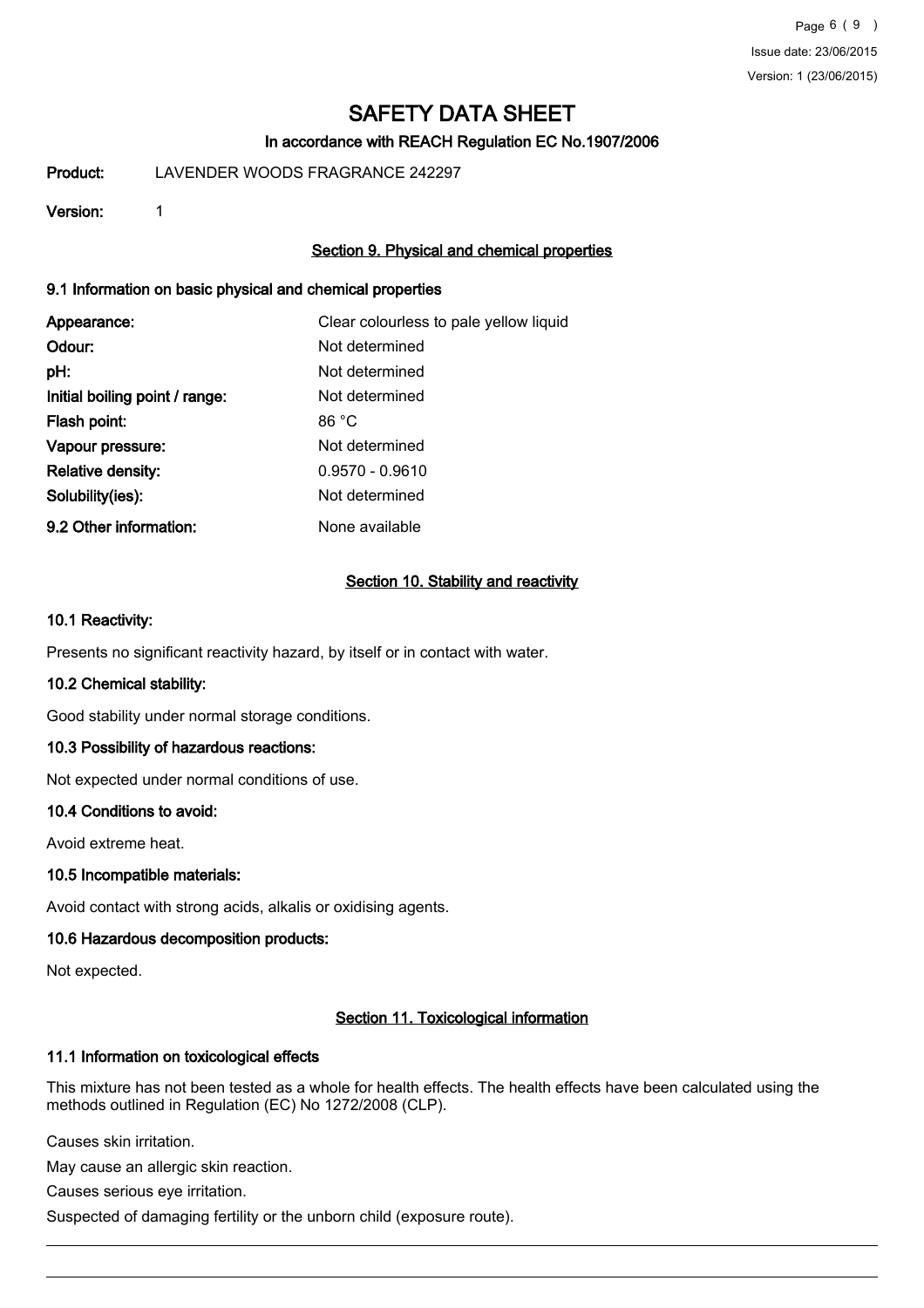Page 7 ( 9 ) Issue date: 23/06/2015 Version: 1 (23/06/2015)

# SAFETY DATA SHEET

# In accordance with REACH Regulation EC No.1907/2006

Product: LAVENDER WOODS FRAGRANCE 242297

Version: 1

Assumed Toxicity Value (LD50 or ATE) for Acute Oral Toxicity: >5000 mg/kg Assumed Toxicity Value (LD50 or ATE) for Acute Dermal Toxicity: > 5000 Assumed Toxicity Value (LC50 or ATE) for Acute Inhalation Toxicity: Not Available **Inhalation Route:** Not Available

# Information about hazardous ingredients in the mixture

| Ingredient           | <b>CAS</b> | EC.       | LD50/ATE Oral | LD50/ATE<br>Dermal | LC50/ATE<br>Inhalation | LC50 Route    |
|----------------------|------------|-----------|---------------|--------------------|------------------------|---------------|
| PHENETHYL<br>ALCOHOL | $60-12-8$  | 200-456-2 | 1610          | 2500               | ' Not available        | Not available |
| PHENYLISOHEXANO      | 55066-48-3 | 259-461-3 | 1830          | 3100               | ' Not available        | Not available |

Refer to Sections 2 and 3 for additional information.

# Section 12. Ecological information

### 12.1 Toxicity:

Harmful to aquatic life with long lasting effects.

- 12.2 Persistence and degradability: Not available
- 12.3 Bioaccumulative potential: Not available
- 12.4 Mobility in soil: Not available

### 12.5 Results of PBT and vPvB assessment:

This substance does not meet the PBT/vPvB criteria of REACH, annex XIII.

12.6 Other adverse effects: Not available

### Section 13. Disposal considerations

# 13.1 Waste treatment methods:

Dispose of in accordance with local regulations. Avoid disposing into drainage systems and into the environment. Empty containers should be taken to an approved waste handling site for recycling or disposal.

# Section 14. Transport information

| 14.1 UN number:                    | Not classified                              |
|------------------------------------|---------------------------------------------|
| 14.2 UN Proper Shipping Name:      | Not classified                              |
| 14.3 Transport hazard class(es):   | Not classified                              |
| Sub Risk:                          | Not classified                              |
| 14.4. Packing Group:               | Not classified                              |
| <b>14.5 Environmental hazards:</b> | Not environmentally hazardous for transport |
| 14.6 Special precautions for user: | None additional                             |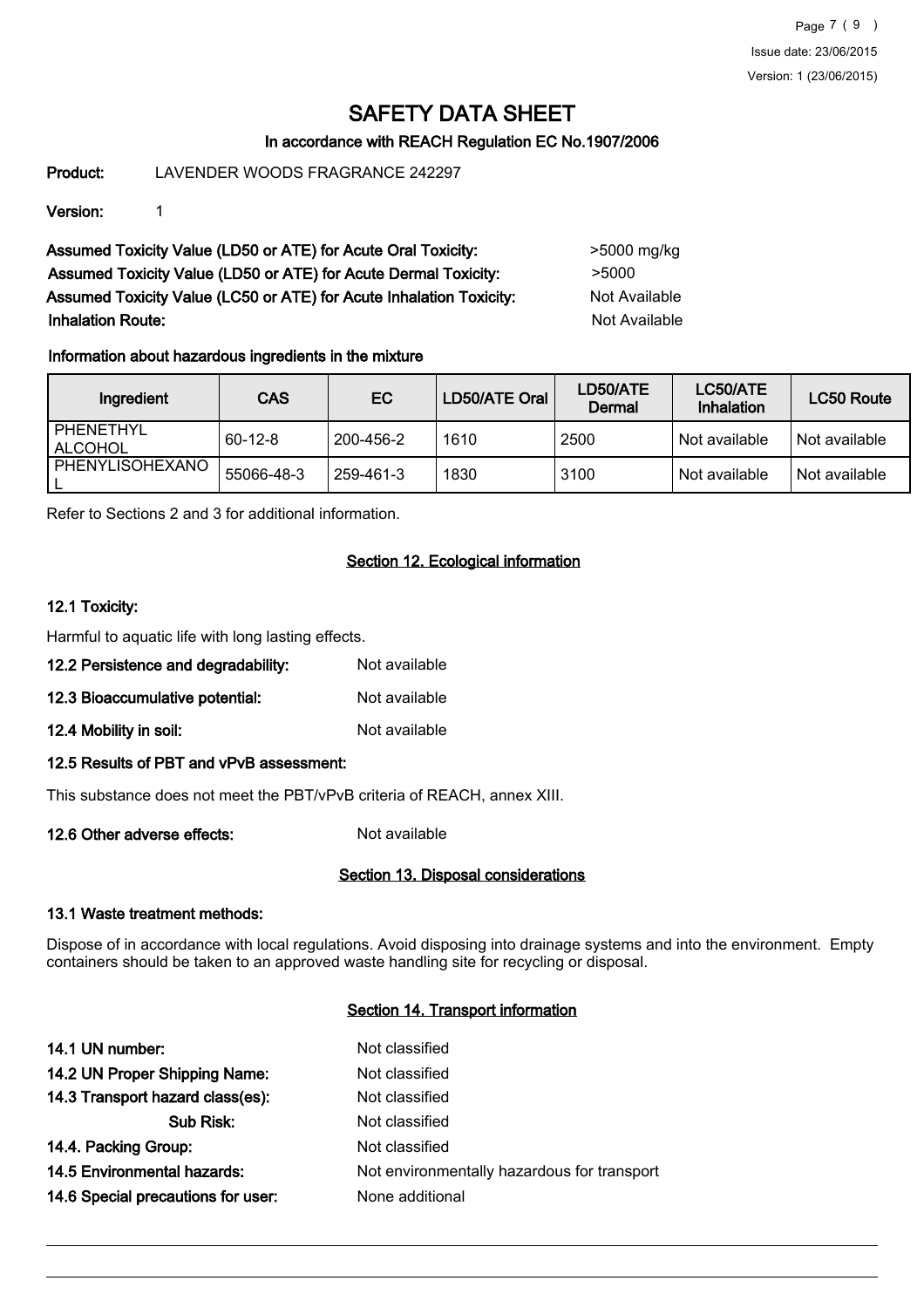# In accordance with REACH Regulation EC No.1907/2006

Product: LAVENDER WOODS FRAGRANCE 242297

Version: 1

14.7 Transport in bulk according to Annex II of MARPOL73/78 and the IBC Code:

Not classified

# Section 15. Regulatory information

# 15.1 Safety, health and environmental regulations/legislation specific for the substance or mixture

None additional

# 15.2 Chemical Safety Assessment

A Chemical Safety Assessment has not been carried out for this product.

# Section 16. Other information

| Concentration % Limits:         | EH C3=21.19% SCI 2=51.28% EDI 2=51.28% EDI 2A=51.28% SS 1=25.<br>00% REP 2=90.91% |
|---------------------------------|-----------------------------------------------------------------------------------|
| <b>Total Fractional Values:</b> | EH C3=4.72 SCI 2=1.95 EDI 2=1.95 EDI 2A=1.95 SS 1=4.00 REP 2=1.10                 |
| Key to revisions:               |                                                                                   |

Not applicable

### Key to abbreviations:

| Abbreviation     | Meaning                                                                                      |
|------------------|----------------------------------------------------------------------------------------------|
| AH <sub>1</sub>  | Aspiration Hazard Category 1                                                                 |
| ATO <sub>4</sub> | Acute Toxicity - Oral Category 4                                                             |
| EDI <sub>2</sub> | Eye Damage / Irritation Category 2                                                           |
| EH A1            | Hazardous to the Aquatic Environment - Acute Hazard Category 1                               |
| EH <sub>C1</sub> | Hazardous to the Aquatic Environment - Long-term Hazard Category 1                           |
| EH <sub>C2</sub> | Hazardous to the Aquatic Environment - Long-term Hazard Category 2                           |
| EH <sub>C3</sub> | Hazardous to the Aquatic Environment - Long-term Hazard Category 3                           |
| FL <sub>3</sub>  | Flammable Liquid, Hazard Category 3                                                          |
| H226             | Flammable liquid and vapour.                                                                 |
| H302             | Harmful if swallowed.                                                                        |
| H304             | May be fatal if swallowed and enters airways.                                                |
| H315             | Causes skin irritation.                                                                      |
| H317             | May cause an allergic skin reaction.                                                         |
| H319             | Causes serious eye irritation.                                                               |
| H361             | Suspected of damaging fertility or the unborn child (exposure route).                        |
| H373             | May cause damage to organs (organs) through prolonged or repeated exposure (exposure route). |
| H410             | Very toxic to aquatic life with long lasting effects.                                        |
| H411             | Toxic to aquatic life with long lasting effects.                                             |
| H412             | Harmful to aquatic life with long lasting effects.                                           |
| P202             | Do not handle until all safety precautions have been read and understood.                    |
| P210             | Keep away from heat, sparks, open flames and hot surfaces. - No smoking.                     |